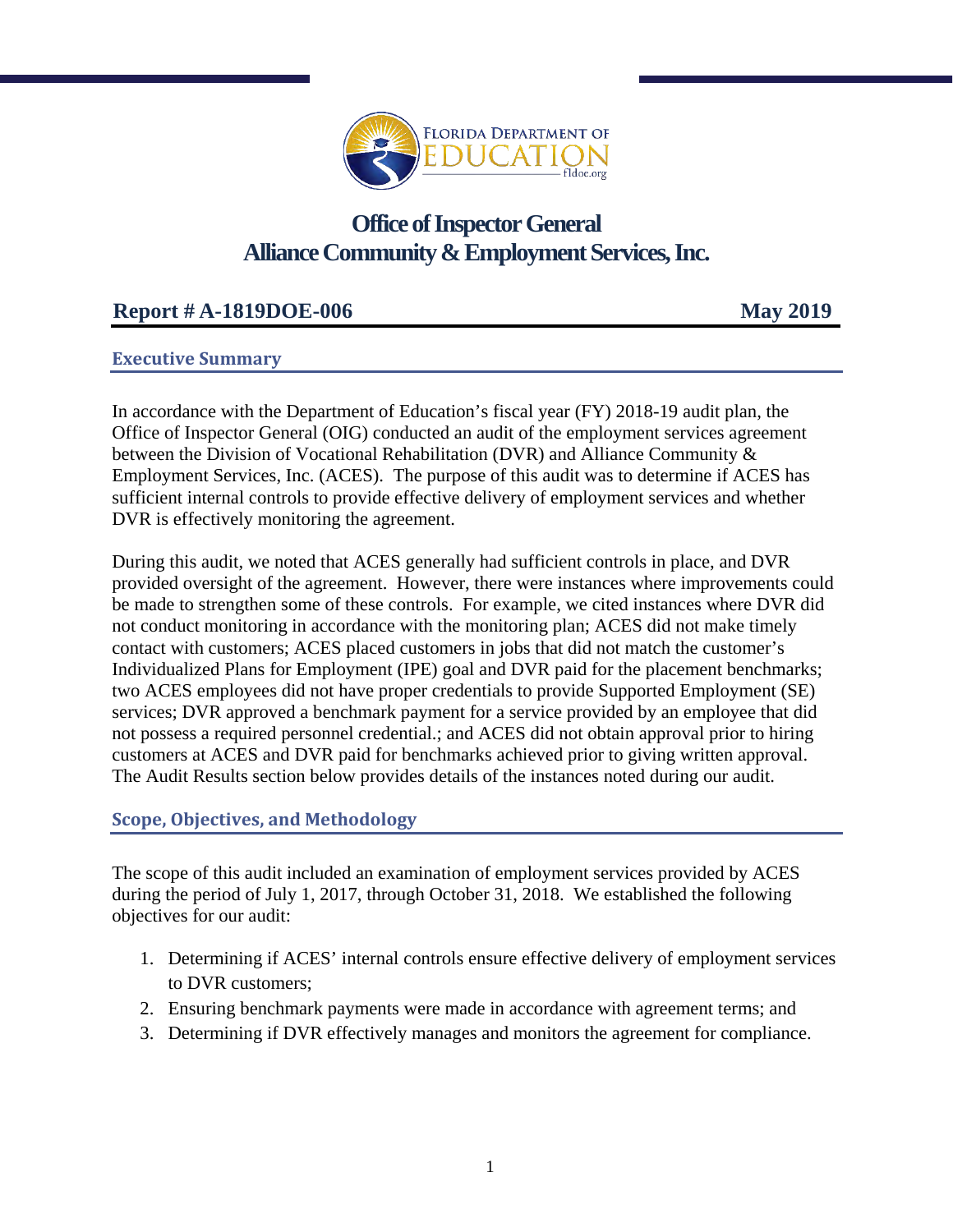To accomplish our objectives, we reviewed applicable laws, rules, and regulations; interviewed DVR and ACES staff; reviewed policies and procedures; reviewed risk assessments; reviewed the DVR Employment Services Provider Manual; reviewed quarterly reports and related documents; reviewed customer IPEs; reviewed benchmark payments and related documents; and reviewed customer referrals.

# **Background**

The Division of Vocational Rehabilitation (DVR) is a federal-state program committed to helping people who have physical or mental disabilities find and maintain meaningful employment and enhance their independence. DVR accomplishes this by providing employment support and job placement assistance to eligible individuals with disabilities. DVR utilizes vendors for people with disabilities who require specific services or equipment to help them prepare for, gain, and retain employment.

DVR and ACES entered into an agreement on July 1, 2017, to provide employment services to eligible DVR customers in accordance with the DVR Employment Services Provider Manual. The manual defines employment services as services provided to a DVR customer to assist them in achieving a positive employment outcome. Services may include pre-placement training, employment services, supported employment services, or on-the-job training services. DVR pays ACES a fixed rate for accomplishing benchmarks, as defined in the provider manual.

# **Audit Results**

Finding 1: DVR did not conduct monitoring in accordance with the monitoring plan.

The Provider Manual states, "VR will designate a Provider Manager, housed in VR Headquarters, to work with the Provider on all things related to registration, staff qualifications, and administrative matters. The Provider Manager is also responsible for processing payments and monitoring Provider performance."

Per the DVR Employment Services Contract Monitoring Plan, "A complete risk assessment is performed on all VR Employment Services contracts prior to contract execution. Risk will be reassessed at the end of each contract year. The assigned risk score drives the type and frequency of monitoring conducted. Monitoring activities include, but are not limited to, reviewing Rehabilitation Information Management System (RIMS) data, including expenditure data and case records; interviewing stakeholders, including VR Counselors, Contract Liaisons, and Customers; and visiting the Provider's location. Regardless of risk score, all contracts will be monitored at least once per contract term following the Monitoring Activity Plan Process outlined in the VR Employment Services Provider Monitoring Guidebook."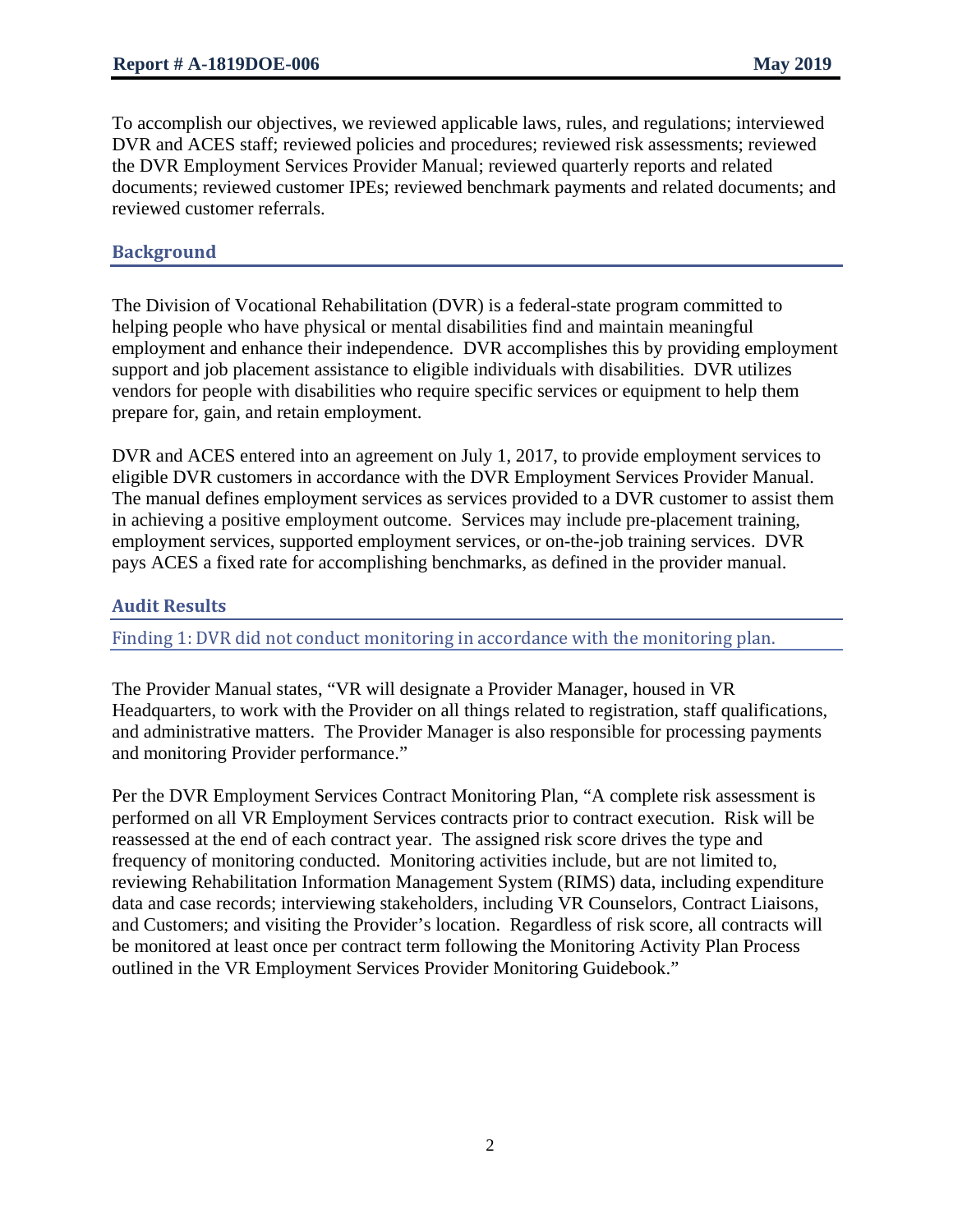DVR completed a Risk Assessment and Contract Monitoring Plan and rated ACES as medium risk for the contract term of April 1, 2015, through March 31, 2018. According to the monitoring plan, the monitoring based on medium risk should include:

- Semi-annual RIMS data analysis;
- Semi-annual random sample case review, including customer interviews; and
- Full monitoring once every 18 months.

DVR reassessed the Provider's risk during the contract review period of July 1, 2017, through June 30, 2018, and scored ACES as a low risk provider beginning July 1, 2018. Per the 2018 revised monitoring guidelines, the monitoring based on low risk should include annual data analysis and random sampling as well as full monitoring once per contract term.

Per the Provider Manager, there was no documentation of monitoring during our scope of July 1, 2017, through October 31, 2018. DVR provided a completed profile monitoring form for the period of January 1, 2018, through December 31, 2018. However, the form did not contain sufficient monitoring documentation to meet the monitoring guideline requirements. Therefore, we determined DVR did not conduct monitoring in accordance with the monitoring plan.

DVR staff stated, "We have made significant changes to the Monitoring Guide and processes that were in place during this time period. These changes have not yet caught up with our monitoring efforts. The profile form is in place to capture a Provider's activities in one central location. There are now reports in Contract Referral to allow us to analyze data on demand. We now have a dedicated Manager to process invoices. When trends are identified, RIMS data analysis is conducted on an ad hoc basis."

Not monitoring providers based on the risk evaluation increases the risk that noncompliance with the terms of the provider manual will go undetected. For example, some, if not all, of the findings discussed later in this report could have been identified and corrected much sooner had the proper monitoring occurred. In addition, not communicating the monitoring results or providing improvement recommendations limits ACES' ability to improve its processes.

# *Recommendation*

We recommend DVR conduct monitoring in accordance with the provider's risk assessment and subsequent monitoring plan. In addition, we recommend DVR promptly provide the monitoring results and recommendations for improvement to ACES and ensure corrective action has been initiated on noted deficiencies.

# *DVR Management Response*

Concur. DVR has put new monitoring processes in place that changed the monitoring frequency associated with each risk level. We have reassessed risk level for all providers. ACES is now considered a medium risk Provider. New monitoring processes now include providing the monitoring results and recommendations to the Provider.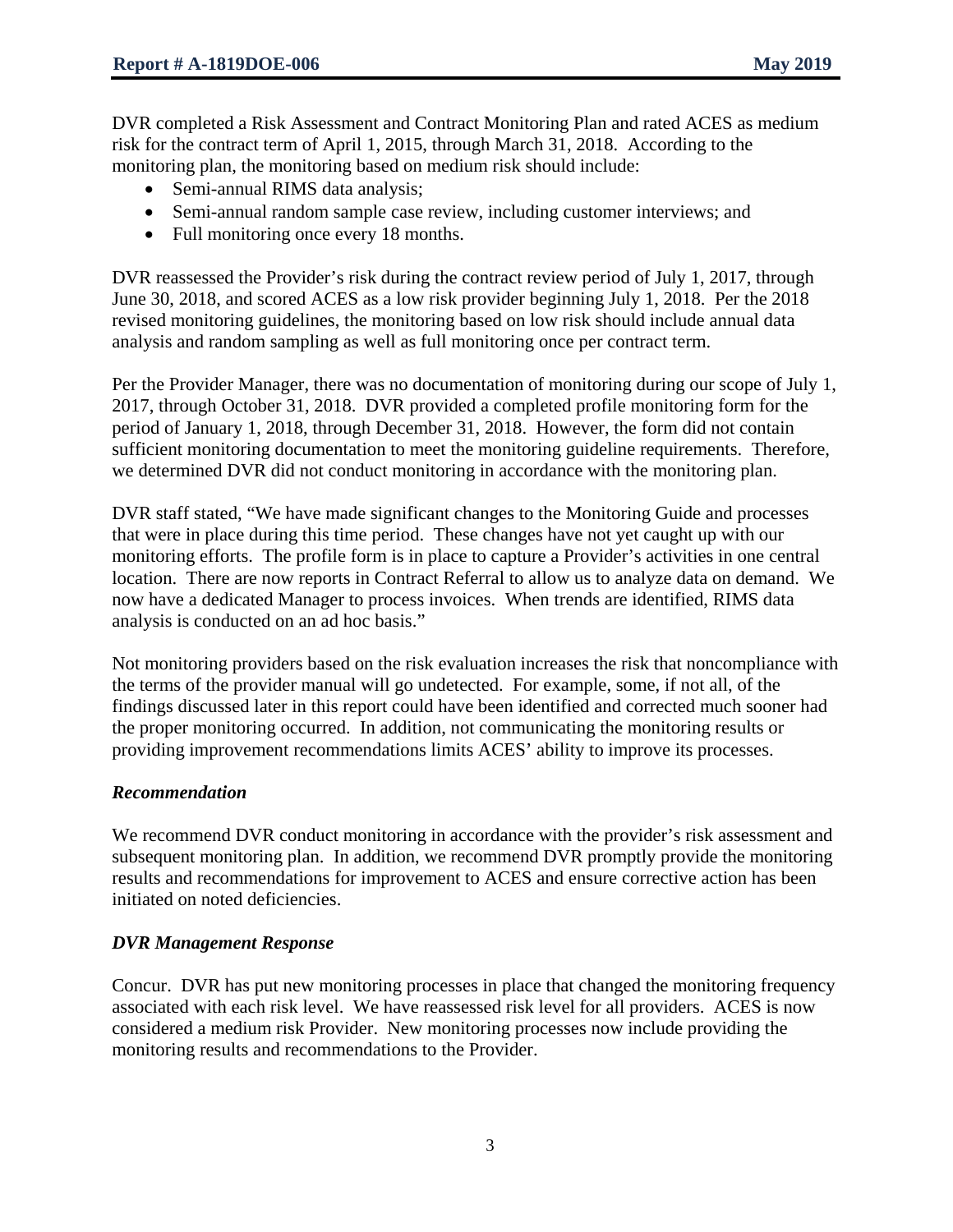# Finding 2: ACES did not make timely contact with customers.

Per the Provider Manual, "Providers must begin regular contact with the Customer within two weeks of Referral acceptance. If the Provider is unable to contact the Customer within the required two (2) weeks, they must notify the VR Counselor (VRC) in writing."

During the period of July 1, 2017, to October 31, 2018, DVR referred 272 clients to ACES. We sampled 31 referrals and reviewed the associated monthly progress reports (MPR) to determine whether ACES made contact with the customer within two weeks of referral acceptance. We determined ACES did not contact 6 of the 31 customers (19%) within the required timeframe, ranging from 16 to 55 days after referral acceptance. In several cases, the first recorded contact was the meeting between the client and the Employment Specialist (ES). Per ACES, the ES staff may not be recording their initial contact with the clients in the MPRs. When ACES does not contact referred customers timely, it can negatively affect future customer employment.

#### *Recommendation*

We recommend ACES begin regular contact with the customers within two weeks of referral acceptance in accordance with contract terms and document the contact with the customers in the MPRs. If ACES is unable to contact the customers, they should notify the VRC in writing to document contact attempts*.* 

### *ACES Management Response*

Concur. Management will meet with employment specialists regularly to inform them that contact has to be made two weeks prior to receiving a referral. Management will follow up to make sure that contact is made with clients when a referral is received in the REBA system. Management will notify the employment specialist if they are having a hard time reaching the client to email the VR counselor and copy management on the email.

# Finding 3: ACES placed customers in jobs that did not match the customer's Individualized Plan for Employment goal, and DVR paid for the placement benchmarks.

Per the Provider Manual, an Individualized Plan for Employment (IPE) is "a plan developed by the Customer and the VRC that describes the Customer's responsibilities and the specific rehabilitation services needed for the Customer to achieve the employment outcome specified in the IPE. The VRC must develop an IPE with the Customer that is specific to the Customer's unique needs and chosen job goal. The VRC ensures that the placement is consistent with the IPE job goal. If the provider and customer determine that a different job goal is desired, an approved IPE amendment will be ordered. The Employment Specialist (ES) works in partnership with the VRC and the Customer to meet the Customer's identified needs. The ES also provides opportunities for the Customer to discover occupations of interest and skill match, in accordance with the IPE. Jobs must match the stated employment outcome on the IPE as agreed upon by the Customer, VRC, and the Provider."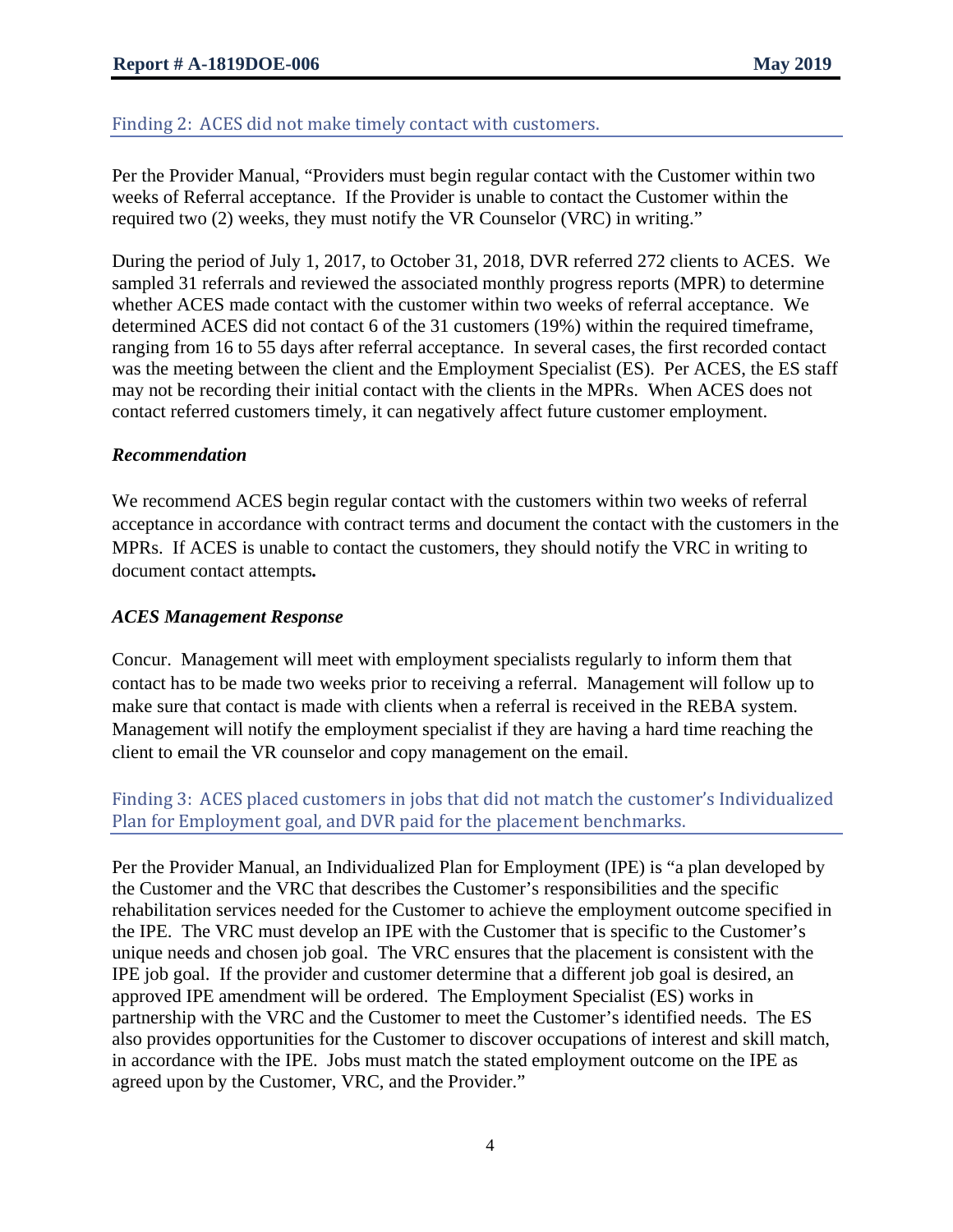In addition, the Provider Manual states, "VR will make payment only for services listed on the invoice completed in accordance with the terms and conditions of this manual. VR may reject an invoice and /or request repayment for any service determined to be out of compliance. VR reserves the right to reject invoices submitted more than ninety (90) days after service is rendered."

During the scope of our audit, ACES submitted 255 invoices for services provided to 127 customers. DVR subsequently approved and paid 250 invoices. We reviewed the IPEs for 34 sampled customers for which ACES submitted invoices and compared their IPE goals to the jobs obtained. ACES did not obtain placement for six of the 34 customers. Those six customers only met pre-placement training, on the job training, or individual career plan benchmarks. We determined for 7 of the 28 (25%) remaining customers, ACES obtained placement for individuals outside of their chosen IPE goal. We noted that the customer subsequently modified their IPE to match the job obtained 7 to 239 days after their job placement. In all seven cases, DVR paid ACES for the placement benchmark.

| <b>Customer</b><br>ID | <b>Employment</b><br><b>Placement</b><br><b>Date</b> | <b>Job Title</b>              | <b>IPE Amendment Date and Goal</b><br>Change                              | <b>Date NOA</b><br>submitted<br>by ACES | <b>Date</b><br><b>Invoice</b><br>submitted<br>by ACES |
|-----------------------|------------------------------------------------------|-------------------------------|---------------------------------------------------------------------------|-----------------------------------------|-------------------------------------------------------|
|                       |                                                      |                               |                                                                           |                                         |                                                       |
|                       |                                                      |                               | Amendment #2 - 4/12/18 - goal changed to                                  |                                         |                                                       |
|                       |                                                      | After School                  | Counselor from previous Amendment #1                                      |                                         |                                                       |
| VR0802558             |                                                      | 4/5/2018 Counselor            | (12/12/17) Security Guard                                                 | 4/12/18                                 | 4/12/2018                                             |
|                       |                                                      |                               | Amendment #1-11/6/17 - goal changed to                                    |                                         |                                                       |
|                       |                                                      |                               | Property, Real Estate & Community                                         |                                         |                                                       |
|                       |                                                      |                               | Association Managers from original IPE                                    |                                         |                                                       |
| VR0828810             |                                                      |                               | 5/15/2017 Real Estate Assistant (2/22/17) Paralegals and Legal Assistants | 11/21/17                                | 12/11/2017                                            |
|                       |                                                      |                               | Amendment # 1-11/2/17 - goal changed to                                   |                                         |                                                       |
|                       |                                                      |                               | Retail Salesperson from original IPE                                      |                                         |                                                       |
| VR0555722             |                                                      | 10/26/2017 Retail Salesperson | (7/13/17) Secretary/Admin Assistant                                       | 11/3/17                                 | 11/6/2017                                             |
|                       |                                                      |                               | Amendment # 2-5/17/18 - goal changed to                                   |                                         |                                                       |
|                       |                                                      | After School                  | School Guidance Counselor from                                            |                                         |                                                       |
| VR0777477             |                                                      | 5/7/2018 Counselor            | Amendment #1 (12/29/17) Office Clerk                                      | 5/11/18                                 | 6/13/2018                                             |
|                       |                                                      |                               | Amendment # 2-12/4/17 - goal changed to                                   |                                         |                                                       |
|                       |                                                      | <b>Food Preparation</b>       | Food Preperation Crew from Amendment #1                                   |                                         |                                                       |
| VR0810264             | 10/31/2017 Crew                                      |                               | (6/26/17) Security Guard                                                  | 12/4/17                                 | 12/7/2017                                             |
|                       |                                                      |                               | Amendment #4-10/10/18 - goal changed to                                   |                                         |                                                       |
|                       |                                                      | <b>Customer Service</b>       | Customer Service Representative from                                      |                                         |                                                       |
| VR0775103             |                                                      | 9/27/2018 Representatives     | Amendment #3 (8/20/18) Janitor/Cleaner                                    | 10/15/18                                | 10/17/2018                                            |
|                       |                                                      | Prepress                      | Amendment # 1-1/29/18 - goal changed to                                   |                                         |                                                       |
|                       |                                                      | Technicians and               | Prepress Technician from original IPE                                     |                                         |                                                       |
| VR0816718             | 6/14/2017 Workers                                    |                               | (11/2/16) Stock Clerks and Order Fillers                                  | 7/5/18                                  | 7/6/2018                                              |

We observed, in six of the seven identified cases, ACES submitted the Notice of Approval (NOA) and invoices to DVR on or after the IPE amendment date and 7 to 386 days after the employment placement date. ACES circumvented the DVR invoice payment controls by submitting the NOAs and invoices after the customer and counselor amended the IPEs. Holding the NOAs and invoices until after the amendment of the IPE ensured that when the DVR contract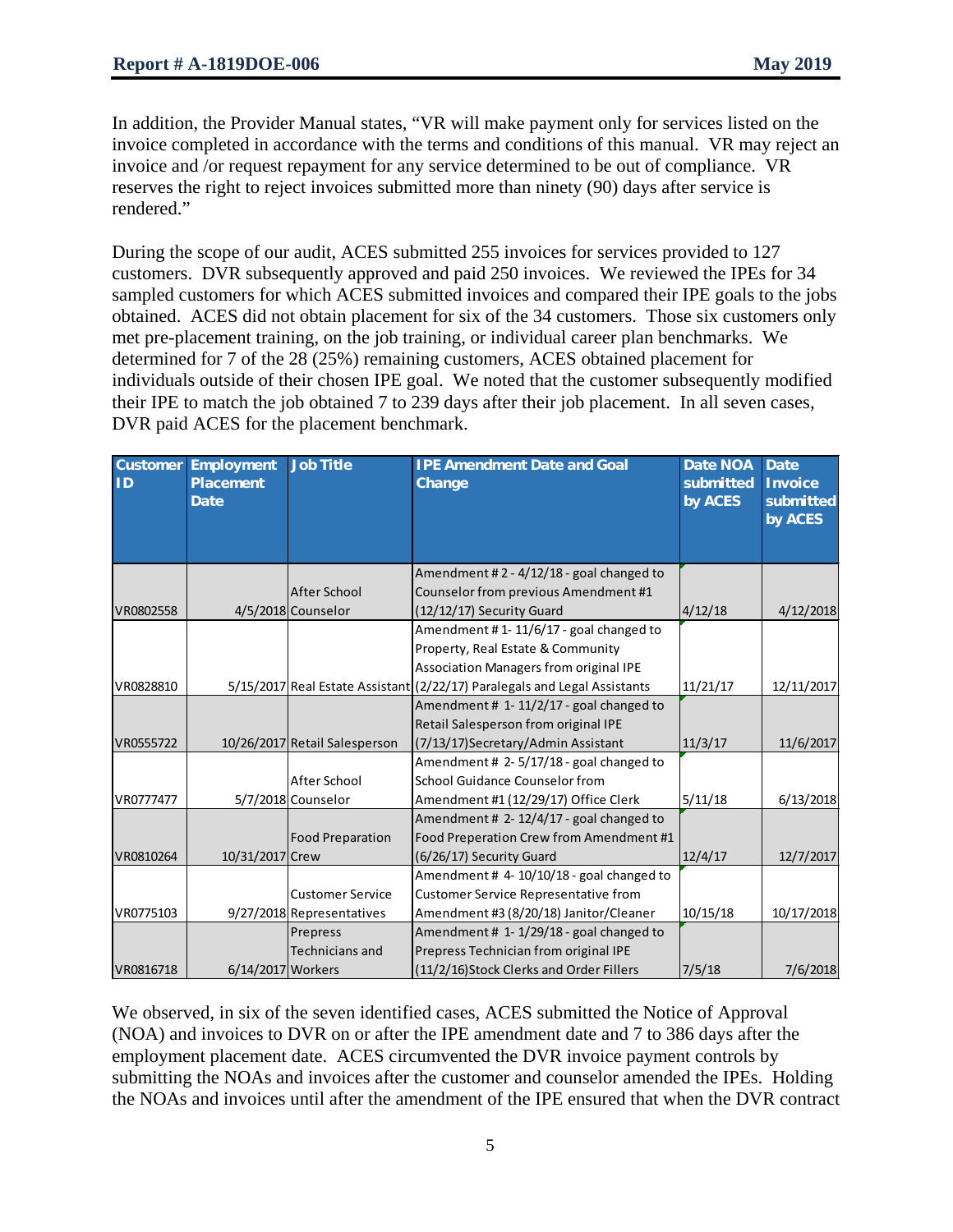manager reviewed and approved the NOAs and invoices for payment, the job obtained would match the IPE goal. In all but one of the cases, the same DVR counselor that amended the IPE subsequently approved the NOA.

The remaining customer (VR077477) did not sign the amended IPE, which contained the modified employment goal. Per the contract manager, "The case is currently closed as Rehabilitated, the customer agreed to the closure of the case without signing Amendment #2."

Per the Provider Manual, "DVR reserves the right to reject invoices submitted more than ninety (90) days after service is rendered." In two of the seven cases identified above ACES submitted invoices 210 and 386 days after rendering services, and DVR subsequently paid for the benchmarks.

Per ACES, "It the responsibility of VRC to obtain all signatures for IPE amended before any payment can be issued to a provider such as ACES." This contradicts the Provider manual agreement, which states the Provider ES responsibilities include: "Advising the customer and VR counselor if a different job goal seems appropriate and securing approval from both parties to pursue that goal (**after** the VRC and customer complete and approved IPE amendment)."

Changing an IPE after the actual job placement gives the appearance of going against the intent of the IPE and any desires the client may have for a particular field of work for the sake of simply placing the client in a job and receiving payment.

#### *Recommendation*

We recommend that ACES obtain placement for customers that matches the current IPE goal, as developed by the customer and VR Counselor. Should the customer have a desire to revisit and amend an IPE, any amendment should precede actual job placement.

We recommend DVR review ACES placement benchmarks and ensure the jobs obtained match the IPE goal at the time of placement. For any payments made for placement benchmarks not matching the IPE goal, we recommend DVR consider asking ACES for repayment. We additionally recommend DVR include in their monitoring efforts a review of amendment dates compared to placement benchmark dates.

We recommend DVR ensure counselors are appropriately trained and instructed to only approve NOAs in which the job goals match the IPE goal at the time of placement. In the event, the amendment occurred after the placement, the counselors should reject the NOA.

# *DVR Management Response*

Concur. Current system limitations restrict the Provider Manager from confirming when an IPE amendment is signed off by the Customer or Customer's representative and a qualified VR Counselor. DVR is working to secure a new case management system at which time better reporting mechanisms can be put in place to verify this information. In the interim, DVR will conduct random post audits of IPE amendments to verify whether placement occurred prior to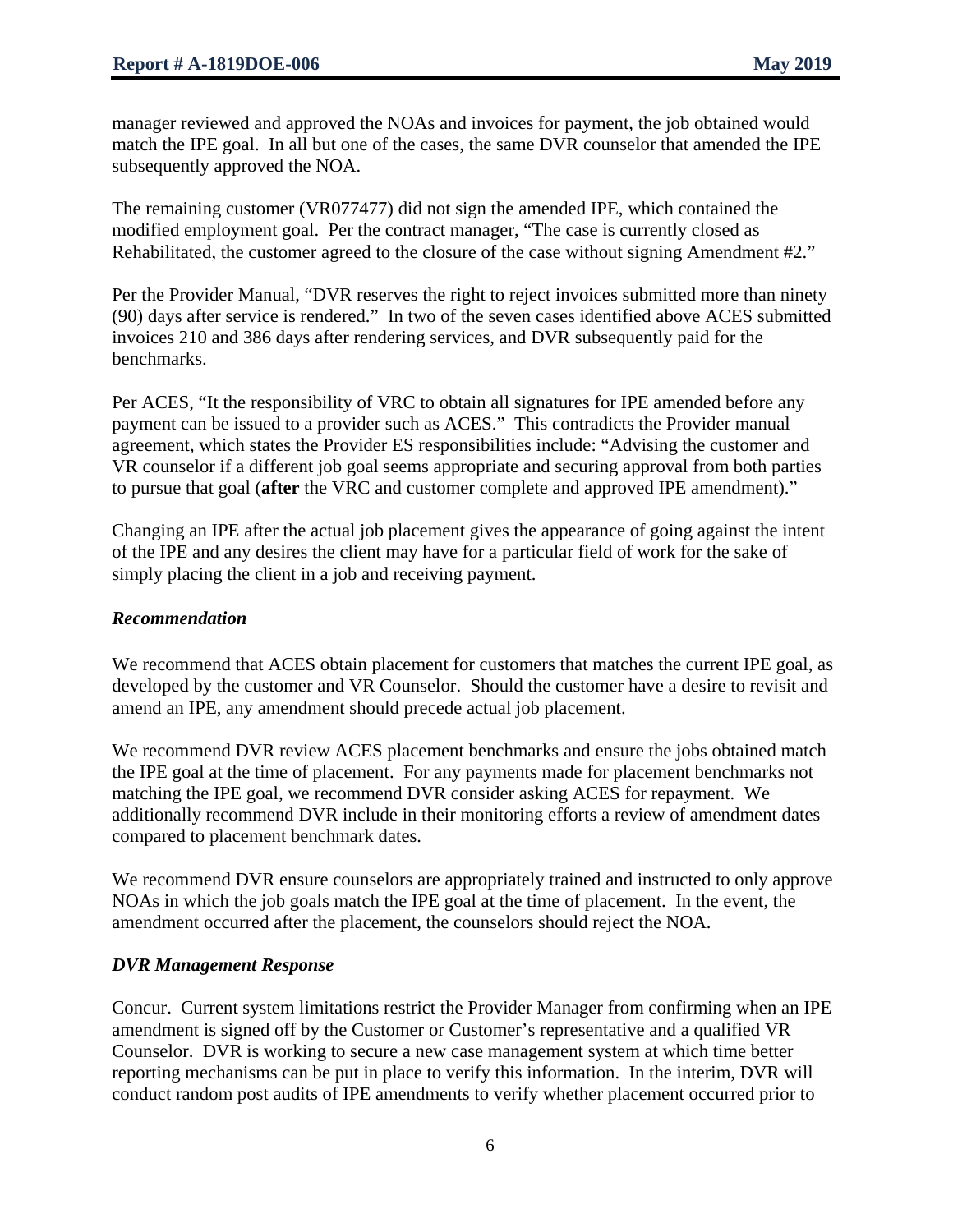IPE amendment. The Bureau of Vendor & Contracted Services (BVCS) will share the results of these audits with Bureau of Field Services (BFS) management so that they may provide technical assistance to counseling staff.

#### *ACES Management Response*

Concur. Management will inform the employment specialist at the initial meeting with the client, if the client suggests another employment goal, to notify the VR Counselor right away that the client has requested a different IPE goal before the client accepts employment under a different IPE goal.

Finding 4: Two ACES employees did not have proper credentials to provide SE services, and DVR approved a benchmark payment for a service provided by an employee that did not possess a required personnel credential.

The Vendor Registration Requirements of the Provider Manual states, "The Provider must submit a list of all staff currently engaged in the provision of VR services to the Provider Manager no later than thirty (30) days after the end of each quarter."

The Provider Manual also states, "All Provider staff assigned to work with VR customers must be approved by VR's Vendor Registration Unit. The Provider must submit a completed Employee Contact Form to the VR Vendor Registration unit within five (5) days of hiring for all employees hired after initial vendor registration who will be providing direct services. Newly hired employees may not provide services to VR customers until VR has approved and registered the employee. The Provider must also submit an Employee Contact Form within five (5) days of termination to remove any employee no longer providing direct services to VR Customers. The Provider must submit a list of all staff currently engaged in the provision of VR services to the Provider Manager no later than thirty (30) days after the end of each quarter. Failure to comply with all Vendor Registration requirements is cause for benchmark payment denial, suspension, and/or revocation of registration. Additionally, the Provider may be required to provide repayment of any services deemed to have been provided during the period of non-compliance."

Per the DVR Vendor Qualifications Manual, "All employees who will provide Supported Employment Services must also have a training certificate in Supported Employment from a state or nationally recognized Supported Employment Program. This applies to all Providers, including those accredited by CARF or JCAHO."

During the period of July 1, 2017, to October 31, 2018, nine ACES employees provided SE services. We reviewed the personnel files of the nine employees to verify that the employees obtained the required Supported Employment (SE) training prior to providing supported employment services and that DVR confirmed the personnel credentials prior to payment of benchmarks.

We determined two of the ACES specialists did not obtain the SE training prior to providing SE services. One specialist obtained an SE training certificate on December 22, 2018. ACES did not report the person as an SE specialist on the quarterly staff reports during the scope of the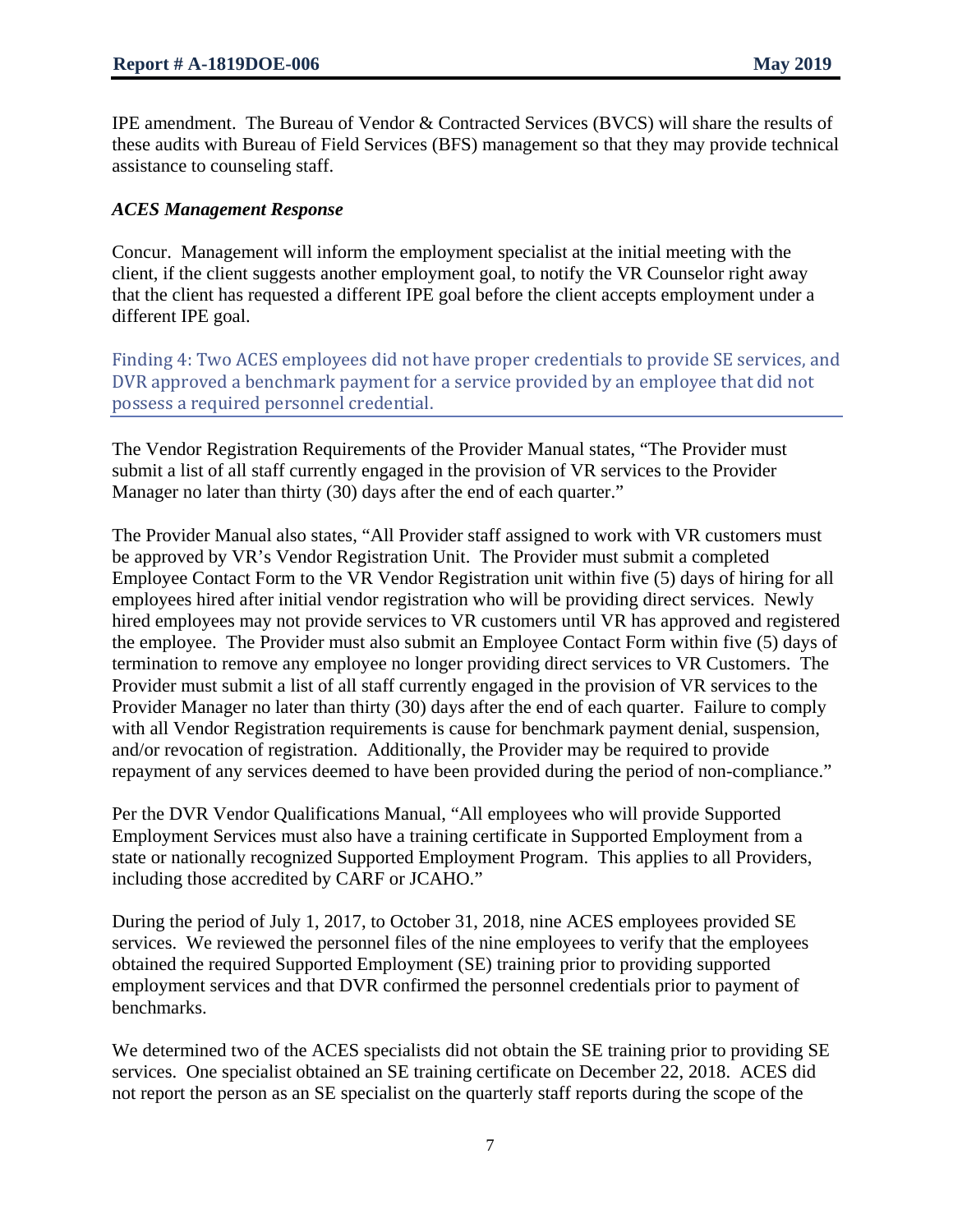audit. Per RIMS data, the ACES specialist provided SE services to one SE customer prior to December 22, 2018. MPR's indicate ACES assigned the specialist to an SE customer in May 2018, with the first activity date of May 20, 2018. ACES met the stabilization benchmark for the SE customer on June 10, 2018, and DVR paid the stabilization payment in the amount of \$1,779.00.

The second specialist also obtained an SE training certificate on December 22, 2018. ACES did not report the person as an SE specialist on the quarterly staff reports during the scope of the audit. Per RIMS data, the ACES specialist provided SE services to one SE customer prior to December 22, 2018. MPR's indicate ACES assigned the specialist to an SE customer in October 2018, with the first activity date of October 22, 2018. ACES did not achieve any benchmarks for the SE customer after the assignment of the specialist.

While ACES only achieved one benchmark prior to the specialists obtaining their SE certifications in the two cases identified above, ACES assigned the specialists prior to their certifications and did not identify the employees as SE specialists on the quarterly reports. DVR did not have a copy of the specialists' SE certification on file. Through the monitoring of RIMS, DVR should have identified that ACES assigned SE customers to a non-certified employment specialist and denied payment for benchmarks in which the specialist provided SE services prior to SE certification.

According to ACES, a member of past management who was assisting with the assigning of clients to coaches made these mistakes. Allowing ACES employment specialists who have not completed required SE training to provide services to SE customers could lead to DVR customers not receiving the needed assistance to gain and maintain employment.

# *Recommendation*

We recommend ACES provide accurate quarterly staff reports to DVR in accordance with the Provider Manual and ensure all employees obtain SE certification prior to assignment to DVR SE customers.

We recommend DVR review RIMS documentation on a periodic basis and ensure the specialists assigned and working on DVR customer cases obtained the proper credentials to provide the services assigned. We recommend DVR deny benchmark payments to ACES in cases where uncertified specialists assist DVR SE customers. We additionally recommend DVR revise the provider manual to require the providers to submit an employee contact form upon modification of a specialist's status (Ex. Status change from an employment specialist to a supported employment specialist).

# *DVR Management Response*

Concur. RIMS data is compared to staffing reports on a quarterly basis to ensure Employment Specialists are certified in RIMS with the appropriate credentials. DVR recently completed a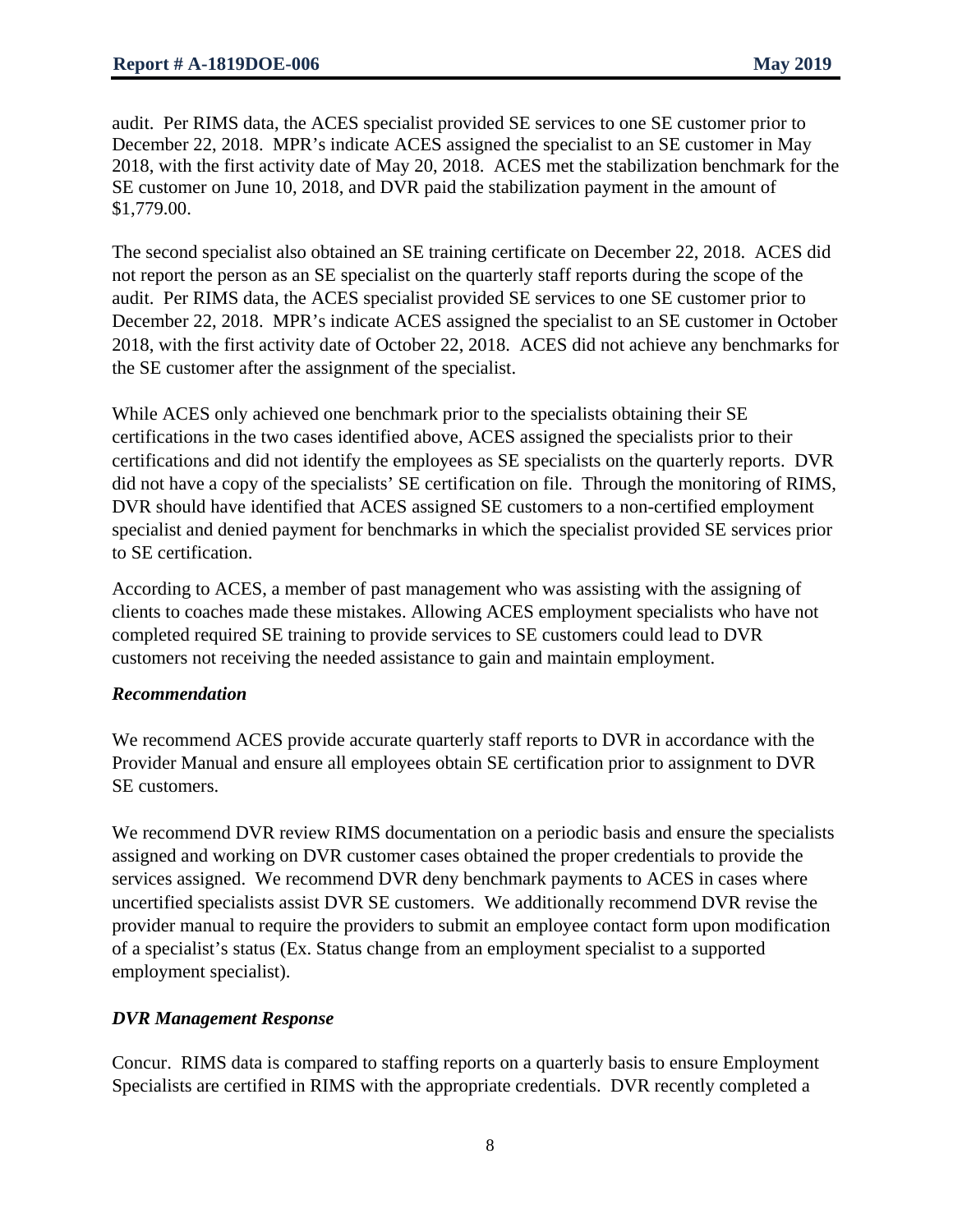review of all Employment Specialists certified to provide SE services to verify if a SE certificate is on file. That project is now complete.

# *ACES Management Response*

Concur. Management will be careful when assigning supported employment clients to employment specialists that are not qualified to provide supported employment services under the requirement of the VR manual.

Finding 5: ACES did not obtain approval prior to hiring customers at ACES, and DVR paid for benchmarks achieved prior to approval.

Per the Provider Manual, "The Provider must obtain written approval from the VR Counselor and the VR Area Supervisor or VR Counselor Analyst prior to hiring a Customer for any position in a business in which the Provider has an ownership interest. Failure to obtain prior written approval will result in denial of all associated benchmark payments." We identified two customers ACES hired within its own business and received benchmark payments during the period of July 1, 2017, through October 31, 2018. ACES placed one customer as a bookkeeper on April 17, 2017. ACES submitted a request for approval to hire the customer on March 28, 2017, and received approval from the VR Counselor and Supervisor July 26, 2017. The customer met all benchmarks prior to approval, and DVR paid the placement, 45-day, and 90 day benchmarks.

| <b>VR ID</b> | Benchmark                      | Date                             | <b>NOA</b> | <b>NOA</b>  | <b>Invoice</b>     | <b>Invoice</b> |      | Amount Employer Name                      |
|--------------|--------------------------------|----------------------------------|------------|-------------|--------------------|----------------|------|-------------------------------------------|
|              |                                | Benchmark   submittal   Approval |            |             | Submittal Approved |                | Paid |                                           |
|              |                                | <b>Achieved</b>                  | Date       | <b>Date</b> | Date               | Date           |      |                                           |
|              | G10570 Employment Services     |                                  |            |             |                    |                |      | Alliance Community &                      |
| VR0779899    | Placement                      | 4/17/2017                        | 4/25/2017  | 7/28/2017   | 5/1/2017           |                |      | 8/2/2017 \$ 1,509.00 Employment Services  |
|              | G10571 Employment Services 45- |                                  |            |             |                    |                |      | Alliance Community &                      |
| VR0779899    | day benchmark                  | 6/1/2017                         | 8/15/2017  | 9/25/2017   | 9/15/2017          |                |      | 9/26/2017 \$ 1,509.00 Employment Services |
|              | G10572 Employment Services 90- |                                  |            |             |                    |                |      | Alliance Community &                      |
| VR0779899    | day benchmark                  | 7/17/2017                        | 9/15/2017  | 9/15/2017   | 9/15/2017          |                |      | 9/18/2017 \$ 2,415.00 Employment Services |

ACES placed the second customer as a Teacher/Vocational Instructor with ACES on June 5, 2018. ACES submitted a request for approval to hire the customer on June 1, 2018, and received approval from the VR Counselor and Supervisor on July 27, 2018. The customer met two benchmarks prior to approval, and DVR paid the placement and 45-day benchmarks.

| VR ID.              | Benchmark                         | Date<br>Benchmark submittal Approval<br><b>Achieved</b> | <b>NOA</b><br>Date | <b>INOA</b><br><b>Date</b> | Invoice<br><b>Date</b> | <b>Invoice</b><br>Submittal Approved<br><b>Date</b> | Paid | Amount Employer Name                                     |
|---------------------|-----------------------------------|---------------------------------------------------------|--------------------|----------------------------|------------------------|-----------------------------------------------------|------|----------------------------------------------------------|
|                     | G10571 Employment Services 45-    |                                                         |                    |                            |                        |                                                     |      |                                                          |
|                     | VR0561208 Iday benchmark          | 7/20/2018                                               | 8/28/2018          | 9/11/2018                  | 9/11/2018              | $9/12/2018$ \$                                      |      | 1,509.00 Alliance Community and Employment Services, inc |
|                     | <b>G10570 Employment Services</b> |                                                         |                    |                            |                        |                                                     |      |                                                          |
| VR0561208 Placement |                                   | 6/5/2018                                                | 8/16/2018          | 8/28/2018                  | 8/28/2018              | 8/29/2018 \$                                        |      | 1,509.00 Alliance Community and Employment Services, inc |

DVR stated they are making changes to the Employment Services Manual and will address the payment of benchmarks met prior to approval. In both cases, payment was not made until after the Prior Approval form was completed and attached to the customer's NOA.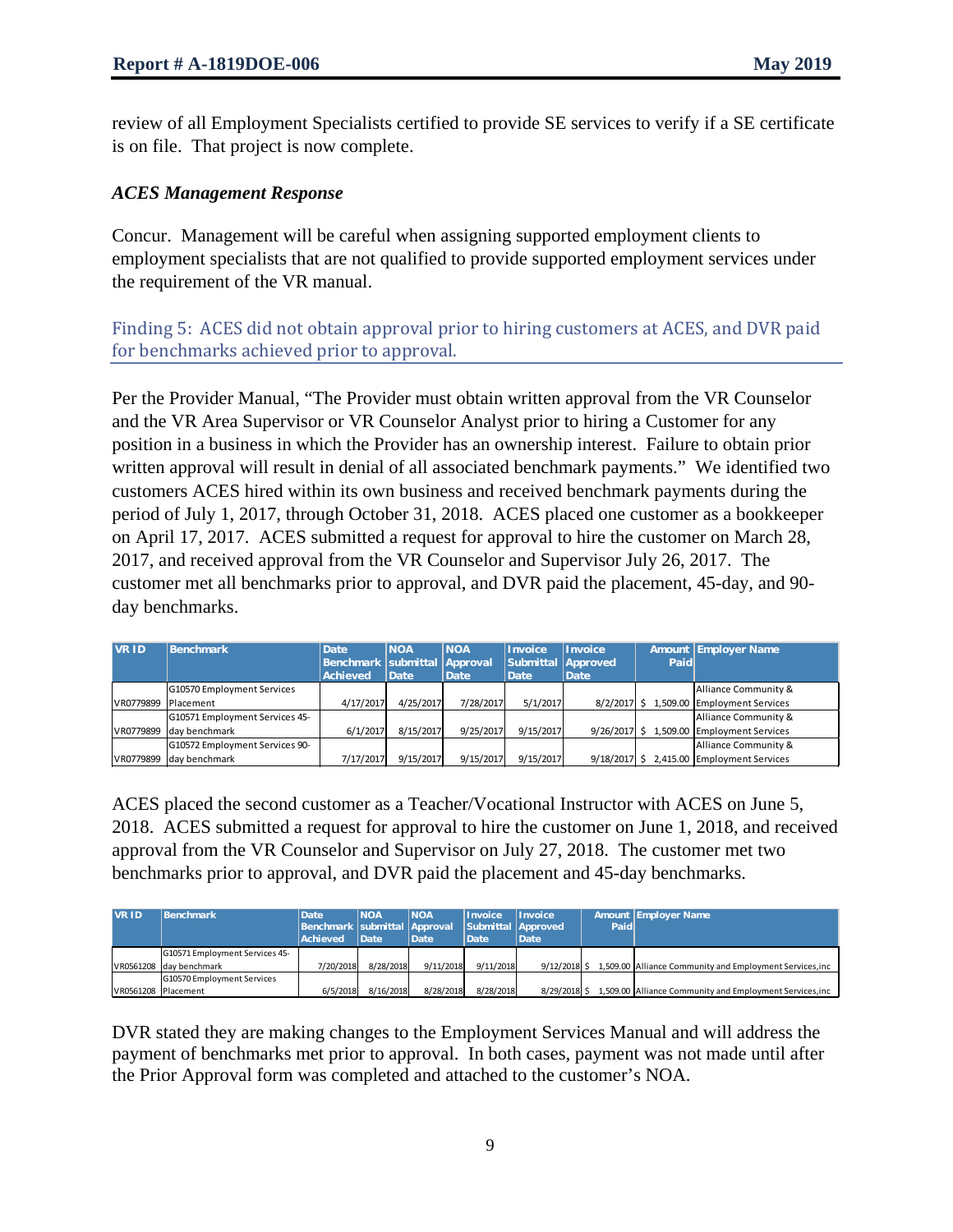Per ACES, the customers were hired in available positions after sending requests for approval to DVR. The practice of hiring customers in positions that the Provider has an ownership interest prior to receiving approval from DVR could prevent customers from being placed in desired employment settings. DVR approving invoices and paying for benchmarks prior to approving a Provider's request to hire a customer within the Provider's business is contrary to the Provider Manual and could result in funds being spent inappropriately.

#### *Recommendation*

We recommend ACES refrain from placing customers in businesses in which the provider has an ownership interest until after written approval from the VR Counselor and the VR Area Supervisor or VR Counselor Analyst.

We recommend DVR reject NOAs and invoices for benchmarks met prior to receiving written approval in cases where the customer is hired in a position in which the provider has an ownership interest. We additionally recommend DVR add timeframes in which the DVR counselors must approve or deny prior approval requests to the next iteration of the Provider Manual.

#### *DVR Management Response*

Concur. The Provider Manager will begin verifying signature dates on placement prior approval forms. BVCS will also work with BFS to establish timeframes for counselors. Once established, leadership will share this expectation with counseling staff and included in appropriate training and technical assistance documents.

#### *ACES Management Response*

Concur. Management will make sure before considering any VR participant for employment with ACES and will notify the VR Counselor and the area supervisor that ACES is considering the VR client as a staff member for ACES.

# **Closing Comments**

The Office of the Inspector General would like to recognize and acknowledge the DVR and staff, as well as ACES and staff, for their assistance during the course of this audit. Our fieldwork was facilitated by the cooperation and assistance extended by all personnel involved.